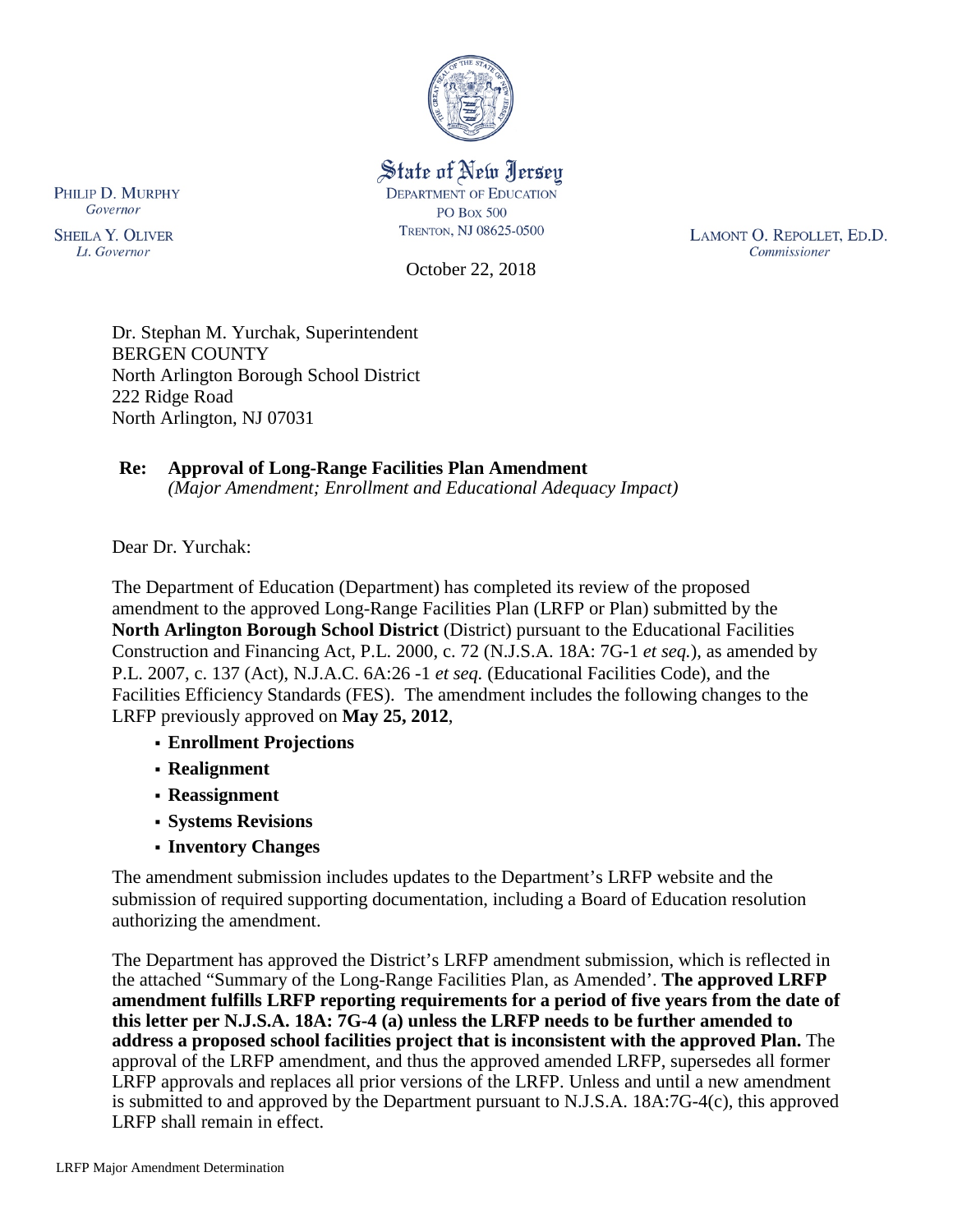Approval of the LRFP, and any projects and costs listed therein, does not imply approval of an individual school facilities project or its corresponding costs and eligibility for State support under the Act. Similarly, approval of the LRFP does not imply approval of portions of the Plan that are inconsistent with the Department's FES and proposed building demolition or replacement. Determination of preliminary eligible costs and final eligible costs will be made at the time of the approval of a particular school facilities project pursuant to N.J.S.A. 18A:7G-5. The District must submit a feasibility study as part of the school facilities project approval process, pursuant to N.J.S.A. 18A:7G-7b, to support proposed building demolition or replacement. The feasibility study should demonstrate that a building might pose a risk to the safety of the occupants after rehabilitation or that rehabilitation is not cost-effective.

Please contact Anthony Brun at the Office of School Facilities, at telephone number (609) 376-3669 or email at [anthony.brun@doe.nj.gov](mailto:anthony.brun@doe.nj.gov) with any questions you may have.

Sincerely,

Bernard E. Piara Jr.

Bernard E. Piaia, Jr. Director, Office of School Facilities

BEP:ab:

Enclosure

c: Lamont O. Repollet, ED.D., Commissioner Joseph Zarra, Interim Executive Bergen County Superintendent Kathleen McEwin-Marano, North Arlington Borough School District Business Administrator Anthony Catana, The Spiezle Architectural Group Susan Kutner, Deputy Director, Office of School Planning Anthony Brun, Educational Program Development Specialist, Office of School Facilities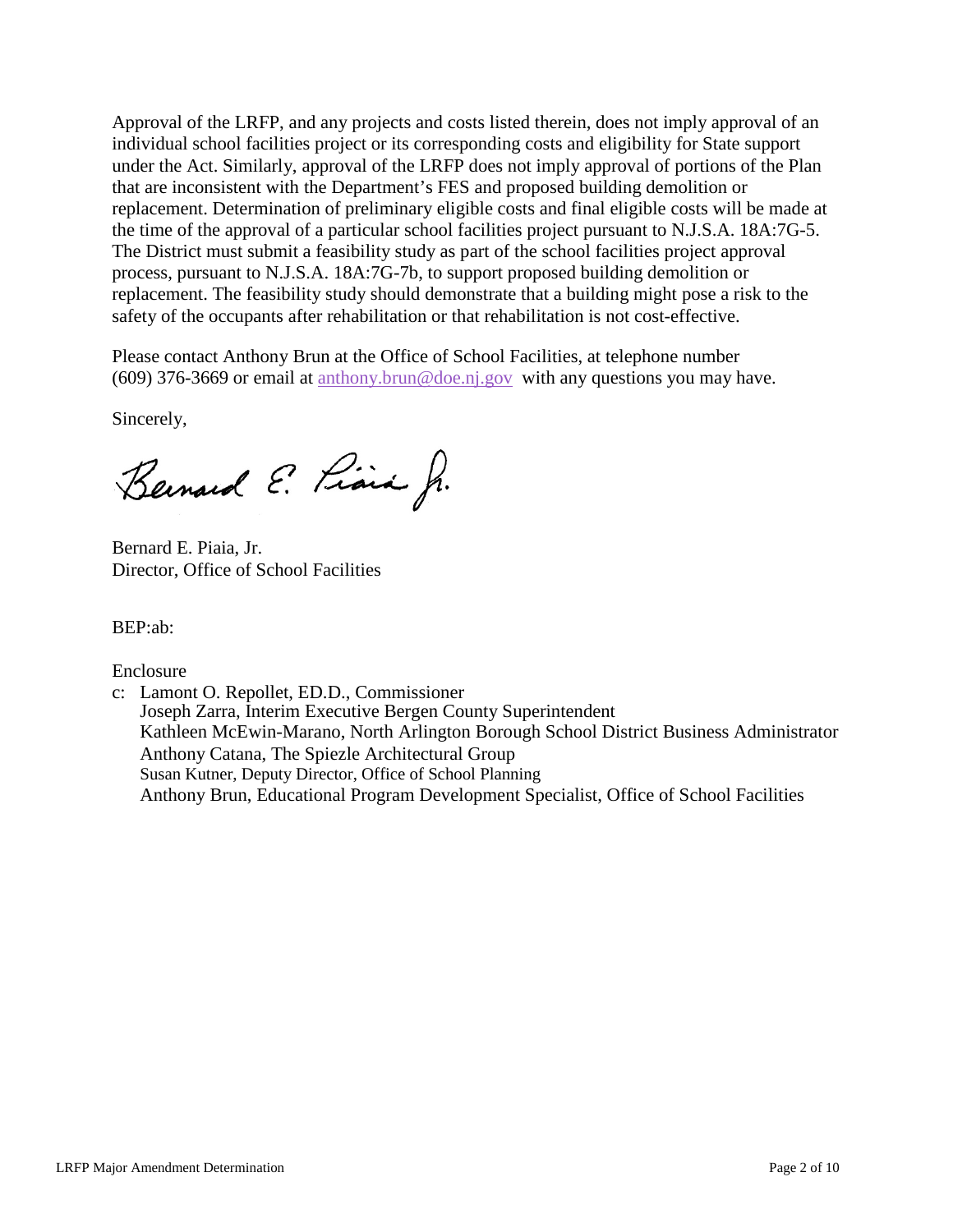# **North Arlington Borough School District**

# **Summary of the Long-Range Facilities Plan, as Amended**

The Department of Education (Department) has completed its review of the Long-Range Facilities Plan (LRFP or Plan) amendment submitted by the **North Arlington Borough School District** (District) pursuant to the Educational Facilities Construction and Financing Act, P.L. 2000, c. 72 (N.J.S.A. 18A: 7G-1 *et seq.*), as amended by P.L. 2007, c. 137 (Act), N.J.A.C. 6A:26-1 et seq. (Educational Facilities Code), and the Facilities Efficiency Standards (FES).

This is the Department's summary of the District's LRFP, as amended. The summary is based on the standards set forth in the Act, the Educational Facilities Code, the FES, District-entered data in the Department's LRFP website, and District-supplied supporting documentation. The referenced reports in *italic* text are standard LRFP reports available on the Department's LRFP website.

#### **1. Inventory Overview**

The District provides services for students in grades Pre K-12. The predominant existing school grade configuration is Pre-K-12. The predominant proposed school grade configuration is Pre-K-12. The District is classified as "under 55" for funding purposes.

The District identified existing and proposed schools, sites, buildings, playgrounds, playfields, and parking lots in its LRFP. The total number of existing and proposed district-owned or leased schools, sites, and buildings are listed in Table 1. A detailed description of each asset can be found in the LRFP website report titled *"Site Asset Inventory Report."* Section 6 of this Summary lists work proposed at each school.

|                                                      | <b>Existing</b> | <b>Proposed</b> |
|------------------------------------------------------|-----------------|-----------------|
| Sites:                                               |                 |                 |
| <b>Total Number of Sites</b>                         |                 |                 |
| Number of Sites with no Buildings                    |                 |                 |
| Number of Sites with no Instructional Buildings      |                 |                 |
| <b>Schools and Buildings:</b>                        |                 |                 |
| Total Number of Schools with Enrollments*            |                 |                 |
| <b>Total Number of Instructional Buildings</b>       |                 |                 |
| Total Number of Administrative and Utility Buildings |                 |                 |
| <b>Total Number of Athletic Facilities</b>           |                 |                 |
| <b>Total Number of Parking Structures</b>            |                 |                 |
| <b>Total Number of Temporary Facilities</b>          |                 |                 |

#### **Table 1: Inventory Summary**

*\*Includes schools with three-digit Department code numbers and Fall Report enrollments.*

**As directed by the Department, incomplete school facilities projects that have project approval from the Department are represented as "existing" in the Plan.** District schools with incomplete approved projects that include new construction or the reconfiguration of existing program space are as follows: "n/a".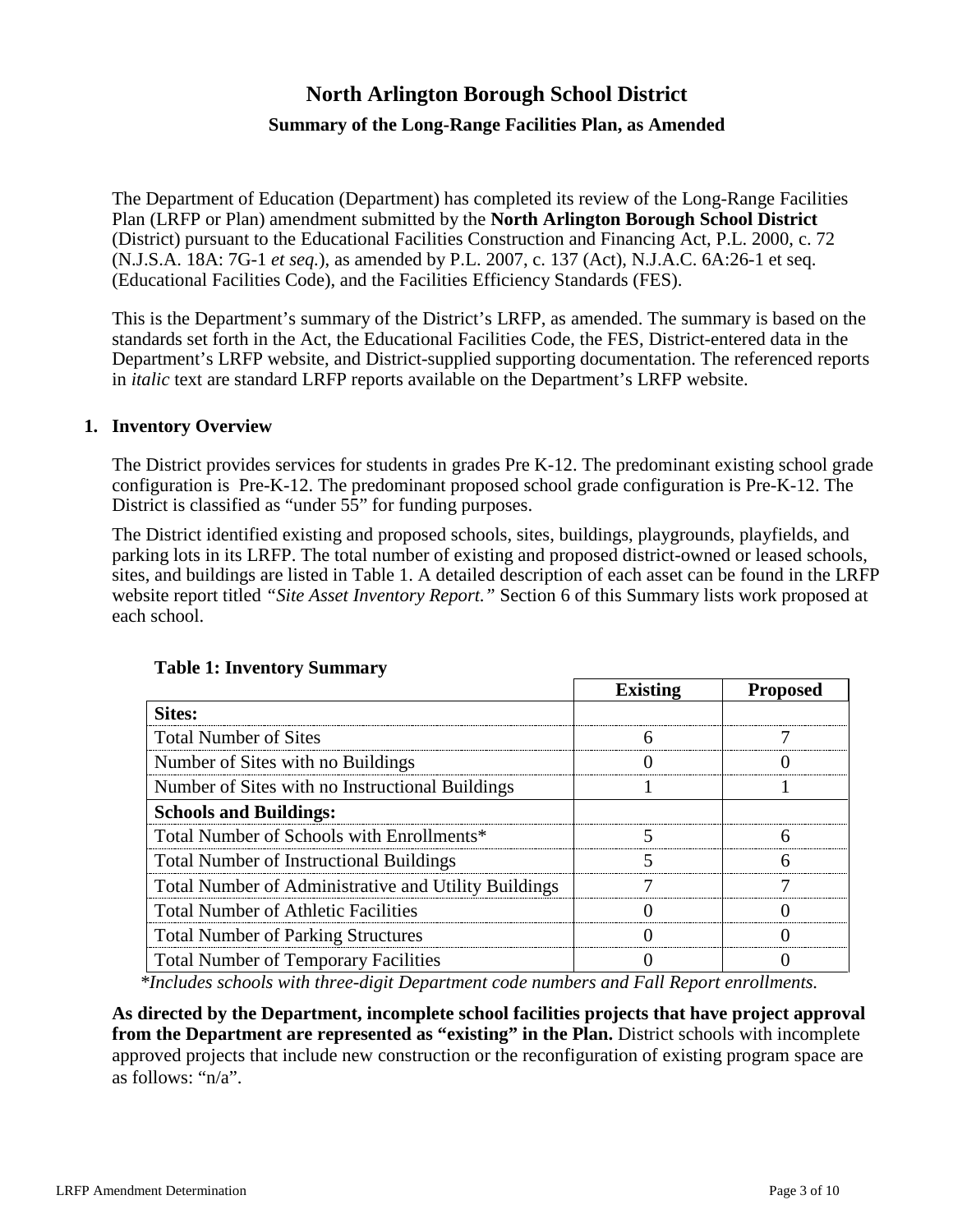Major conclusions are as follows:

- The District is proposing to **increase** the existing number of District-owned or leased sites.
- The District is proposing to **increase** the existing number of District-operated schools.
- The District is proposing to **increase** the existing number of District-owned or leased instructional buildings.
- The District is proposing to **maintain** the existing number of District-owned or leased noninstructional buildings.

**FINDINGS** The Department has determined that the proposed inventory is adequate for approval of the District's LRFP amendment. However, the LRFP determination does not imply approval of an individual school facilities project listed within the LRFP. The District must submit individual project applications for project approval. If building demolition or replacement is proposed, the District must submit a feasibility study, pursuant to N.J.S.A. 18A:7G-7b, as part of the application for the specific school facilities project.

#### **2. District Enrollments and School Grade Alignments**

The District determined the number of students, or "proposed enrollments," to be accommodated in the LRFP on a district-wide basis and in each school. The District's existing and proposed enrollments and the cohort-survival projection provided by the Department on the LRFP website are listed in Table 2. Detailed information can be found in the LRFP website report titled "*Enrollment Projection Detail."* Existing and proposed school enrollments and grade alignments can be found in the report titled *"Enrollment and School Grade Alignment."*

|                                | Actual<br><b>Enrollments</b><br>2011-2012<br>school year | <b>District Proposed</b><br><b>Enrollments</b> | Department's<br><b>LRFP Website</b><br>Projection |
|--------------------------------|----------------------------------------------------------|------------------------------------------------|---------------------------------------------------|
| Grades K-12:                   |                                                          |                                                |                                                   |
| Grades K-5, including SCSE     | 716                                                      | 891                                            | N/A                                               |
| Grades 6-8, including SCSE     | 357                                                      | 447                                            | N/A                                               |
| Grades 9-12, including SCSE    | 479                                                      | 598                                            | N/A                                               |
| <b>Totals K-12</b>             | 1,552                                                    | 1,936                                          |                                                   |
| Pre-Kindergarten:              |                                                          |                                                |                                                   |
| Pre-Kindergarten, Age 3        |                                                          |                                                | N/A                                               |
| Pre-Kindergarten, Age 4        | 68                                                       | 100                                            | N/A                                               |
| Pre-Kindergarten, SCSE         | $\left($                                                 | 6                                              | N/A                                               |
| <b>Totals Pre-Kindergarten</b> | 68                                                       | 106                                            |                                                   |

#### **Table 2: Enrollment Comparison**

*"SCSE" = Self-Contained Special Education*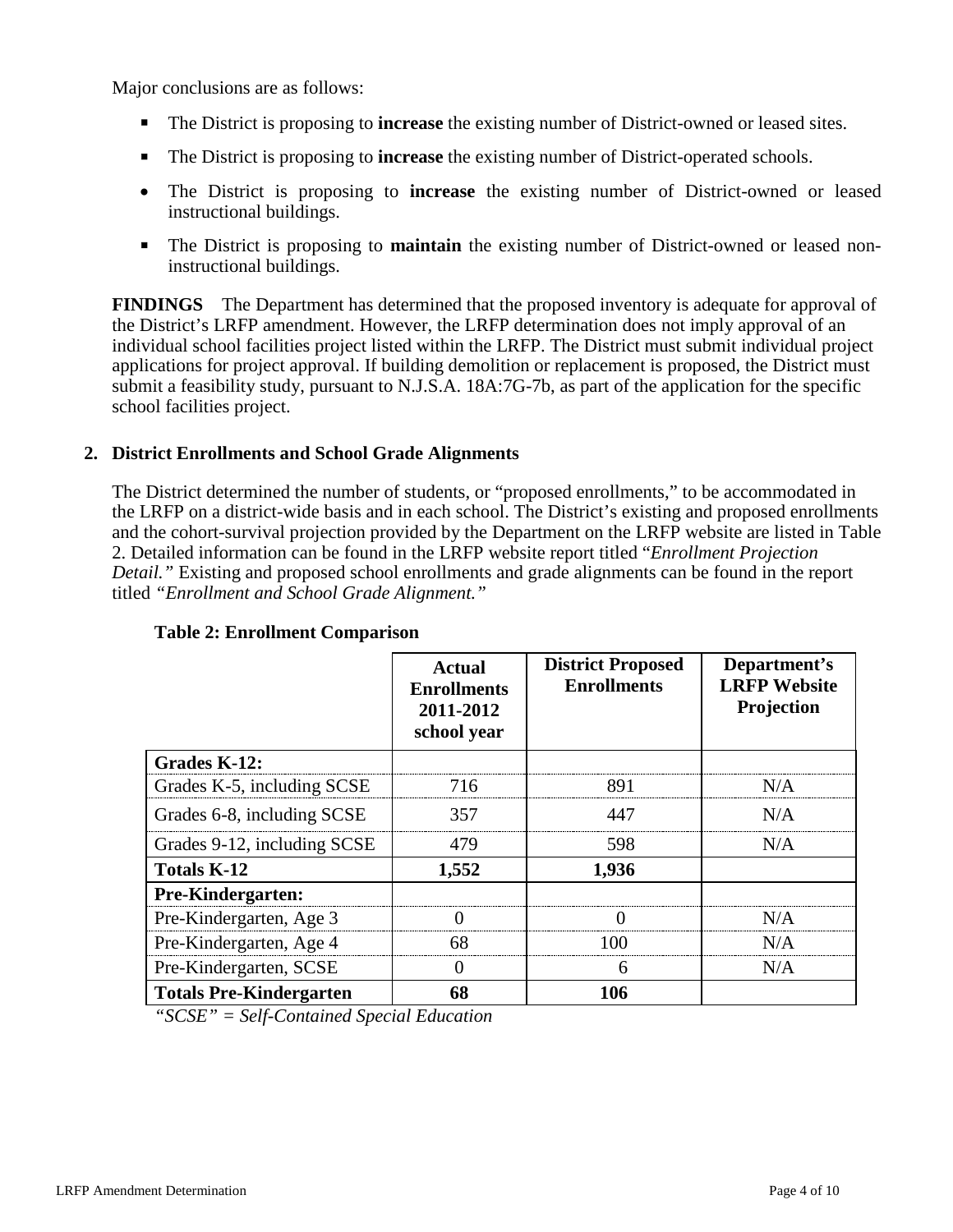Major conclusions are as follows:

- The District did not select the Department's LRFP website projection. Supporting documentation was submitted to the Department as required to justify the proposed enrollments.
- The District is planning for **increasing** enrollments.
- The District is not an ECPA (Early Childhood Program Aid) District.

FINDINGS The Department has determined that the District's proposed enrollments are supportable for approval of the District's LRFP amendment. The Department will require a current enrollment projection at the time an application for a school facilities project is submitted incorporating the District's most recent Fall Enrollment Report in order to verify that the LRFP's planned capacity is appropriate for the updated enrollments.

### **3. FES and District Practices Capacity**

The proposed room inventories for each school were analyzed to determine whether the LRFP provides adequate capacity for the proposed enrollments. Two capacity calculation methods, called "FES Capacity" and "District Practices Capacity," were used to assess existing and proposed school capacity in accordance with the FES and District program delivery practices. A third capacity calculation, called "Functional Capacity," determines Unhoused Students and potential State support for school facilities projects. Functional Capacity is analyzed in Section 5 of this Summary.

- *FES Capacity* only assigns capacity to pre-kindergarten *(if district-owned or operated),* kindergarten, general, and self-contained special education classrooms. No other room types are considered to be capacity-generating**.** Class size is based on the FES and is prorated for classrooms that are sized smaller than FES classrooms. FES Capacity is most accurate for elementary schools, or schools with non-departmentalized programs, in which instruction is "homeroom" based. This capacity calculation may also be accurate for middle schools depending upon the program structure. However, this method usually significantly understates available high school capacity since specialized spaces that are typically provided in lieu of general classrooms are not included in the capacity calculations.
- *District Practices Capacity* allows the District to include specialized room types in the capacity calculations and adjust class size to reflect actual practices. This calculation is used to review capacity and enrollment coordination in middle and high schools.

A capacity utilization factor in accordance with the FES is included in both capacity calculations. A 90% capacity utilization rate is applied to classrooms serving grades K-8. An 85% capacity utilization rate is applied to classrooms serving grades 9-12. No capacity utilization factor is applied to preschool classrooms.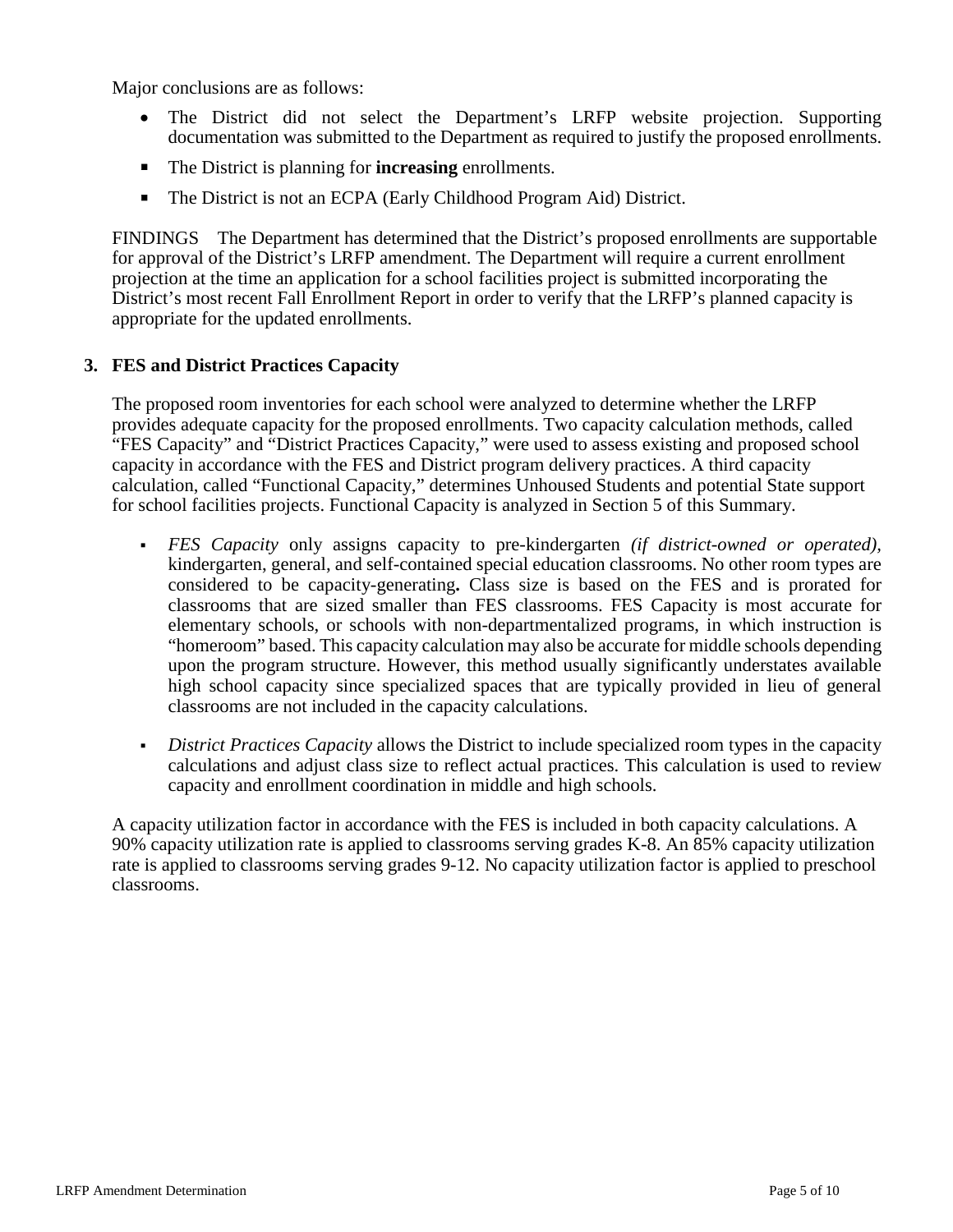Table 3 provides a summary of proposed enrollments and District-wide capacities. Detailed information can be found in the LRFP website report titled "*FES and District Practices Capacity."*

|                                          | <b>Total FES Capacity</b> | <b>Total District Practices</b><br>Capacity |
|------------------------------------------|---------------------------|---------------------------------------------|
| (A) Proposed Enrollments                 | 1,936                     | 1,936                                       |
| $(B)$ Existing Capacity                  | 1,050.60                  | 1,588.75                                    |
| *Existing Capacity Status $(B)$ - $(A)$  | $-991.40$                 | $-453.25$                                   |
| (C) Proposed Capacity                    | 1,370.28                  | 1,971.75                                    |
| <i>*Proposed Capacity Status (C)-(A)</i> | $-671.72$                 | $-70.25$                                    |

**Table 3: FES and District Practices Capacity Summary**

*\* Positive numbers signify surplus capacity; negative numbers signify inadequate capacity. Negative values for District Practices capacity are acceptable if proposed enrollments do not exceed 100% capacity utilization.*

Major conclusions are as follows:

- The District has adequately coordinated proposed school capacities and enrollments in the LRFP for grade groups with proposed new construction.
- Adequate justification has been provided by the District if capacity for a school with proposed work in the LRFP deviates from the proposed enrollments by more than 5%.

FINDINGS The Department has determined that proposed District capacity, in accordance with the proposed enrollments, is adequate for approval of the District's LRFP amendment. The Department will require a current enrollment projection at the time an application for a school facilities project is submitted, incorporating the District's most recent Fall Enrollment Report, in order to verify that the LRFP's planned capacity meets the District's updated enrollments.

#### **4. Functional Capacity and Unhoused Students Prior to Proposed Work**

*Functional Capacity* was calculated and compared to the proposed enrollments to provide a preliminary estimate of Unhoused Students and new construction funding eligibility. Functional Capacity is the adjusted gross square footage of a school building *(total gross square feet minus excluded space)* divided by the minimum area allowance per Full-time Equivalent student for the grade level contained therein. Unhoused Students is the number of students projected to be enrolled in the District that exceeds the Functional Capacity of the District's schools pursuant to N.J.A.C. 6A:26-  $2.2(c)$ .

*"Excluded Square Feet"* in the LRFP Functional Capacity calculation includes (1) square footage exceeding the FES for any pre-kindergarten, kindergarten, general education, or self-contained special education classroom; (2) grossing factor square footage *(corridors, stairs, mechanical rooms, etc.)* that exceeds the FES allowance, and (3) square feet proposed to be demolished or discontinued from use. Excluded square feet may be revised during the review process for individual school facilities projects.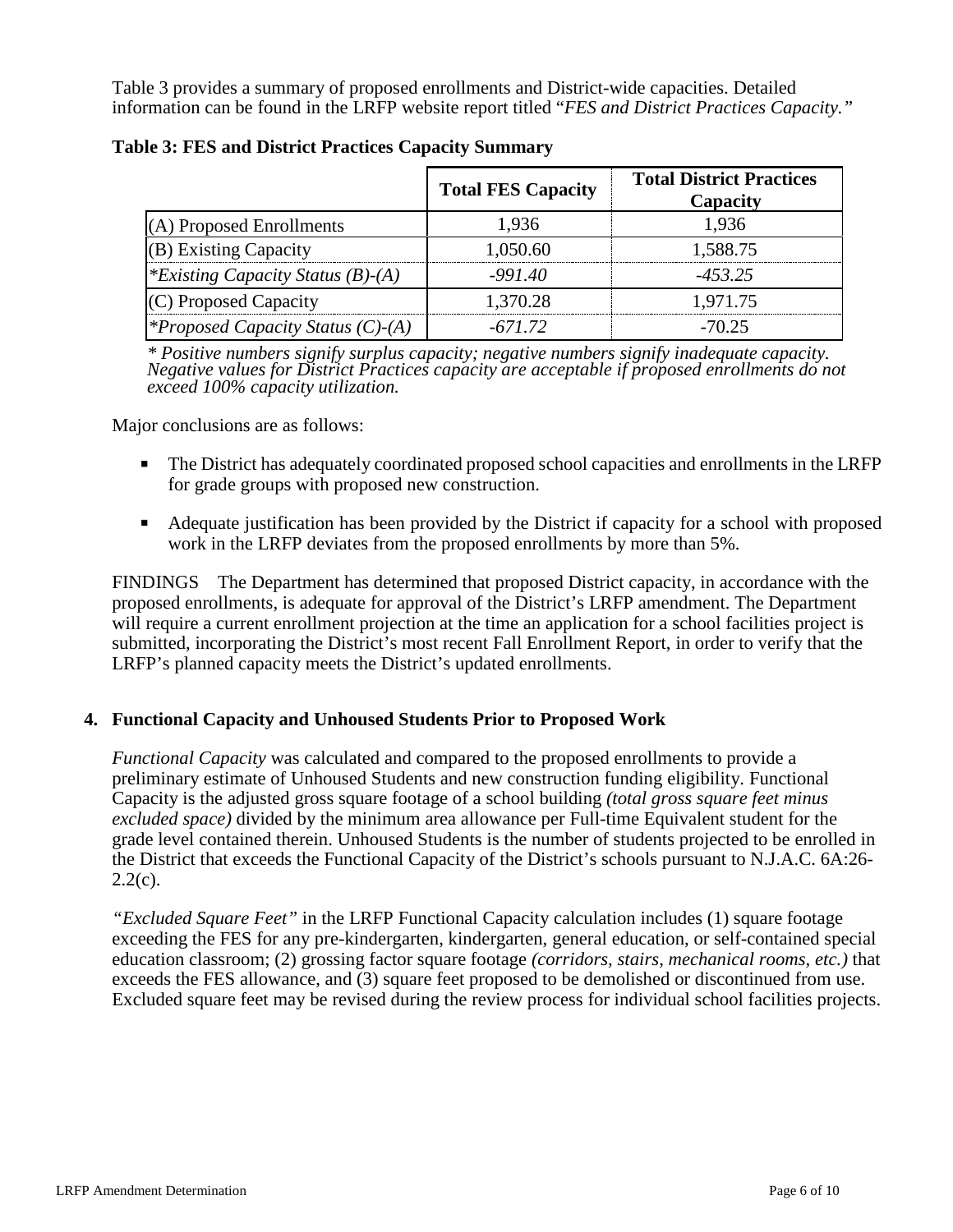Table 4 provides a preliminary assessment of Functional Capacity, Unhoused Students, and Estimated Maximum Approved Area for the various grade groups in accordance with the FES. Detailed information concerning the calculation and preliminary excluded square feet can be found in the LRFP website reports titled *"Functional Capacity and Unhoused Students*" and *"Functional Capacity Excluded Square Feet."*

|                      |            | R          | $C = A-B$       |                | $E = C x D$     |
|----------------------|------------|------------|-----------------|----------------|-----------------|
|                      | Proposed   | Estimated  | Unhoused        | Area           | Estimated       |
|                      | Enrollment | Existing   | <b>Students</b> | Allowance      | Maximum         |
|                      |            | Functional |                 | (GSF/students) | Approved Area   |
|                      |            | Capacity   |                 |                | for Unhoused    |
|                      |            |            |                 |                | <b>Students</b> |
| Preschool (SCSE PK)  |            |            |                 | 125.00         | 750.00          |
| Elementary $(K-5)^*$ | 891        | 775.72     | 115.28          | 125.00         | 14,409.60       |
| Middle $(6-8)$       | 447        | ∩          | 447.00          | 134.00         | 59,898.00       |
| High $(9-12)$        | 598        | 492.14     | 105.86          | 151.00         | 15,984.60       |
| Totals K-12*         | 1,936      | 1,267.86   |                 |                |                 |

**Table 4: Functional Capacity and Unhoused Students Prior to Proposed Work**

*\*Pre-kindergarten students are not included in the calculations.* 

Major conclusions are as follows:

- The calculations for "Estimated Existing Functional Capacity" school facilities projects that have been approved by the Department but were not under construction or complete at the time of the submission of the LRFP amendment.
- The District, based on the preliminary LRFP assessment, does not have Unhoused Students for the following FES grade groups: "**n/a**".
- The District, based on the preliminary LRFP assessment, does have Unhoused Students for the following FES grade groups: "**Grades Pre-K, K-5, 6-8, and 9-12**".
- The District is not an ECPA district. Therefore, pre-kindergarten students are not included in the calculations. Unhoused pre-kindergarten self-contained special education students are eligible for State support. A determination of square footage eligible for State support will be made at the time an application for a specific school facilities project is submitted to the Department for review and approval.
- The District is not proposing to demolish or discontinue the use of existing District-owned instructional space. The Functional Capacity calculation excludes square feet proposed to be demolished or discontinued for the following FES grade groups: "**n/a"**.

**FINDINGS** Functional Capacity and Unhoused Students calculated in the LRFP are preliminary estimates. Justification for square footage in excess of the FES and the determination of additional excluded square feet, Preliminary Eligible Costs (PEC), and Final Eligible Costs (FEC) will be included in the review process for specific school facilities projects. A feasibility study undertaken by the District is required if building demolition or replacement is proposed per N.J.A.C. 6A:26-  $2.3(b)(10)$ .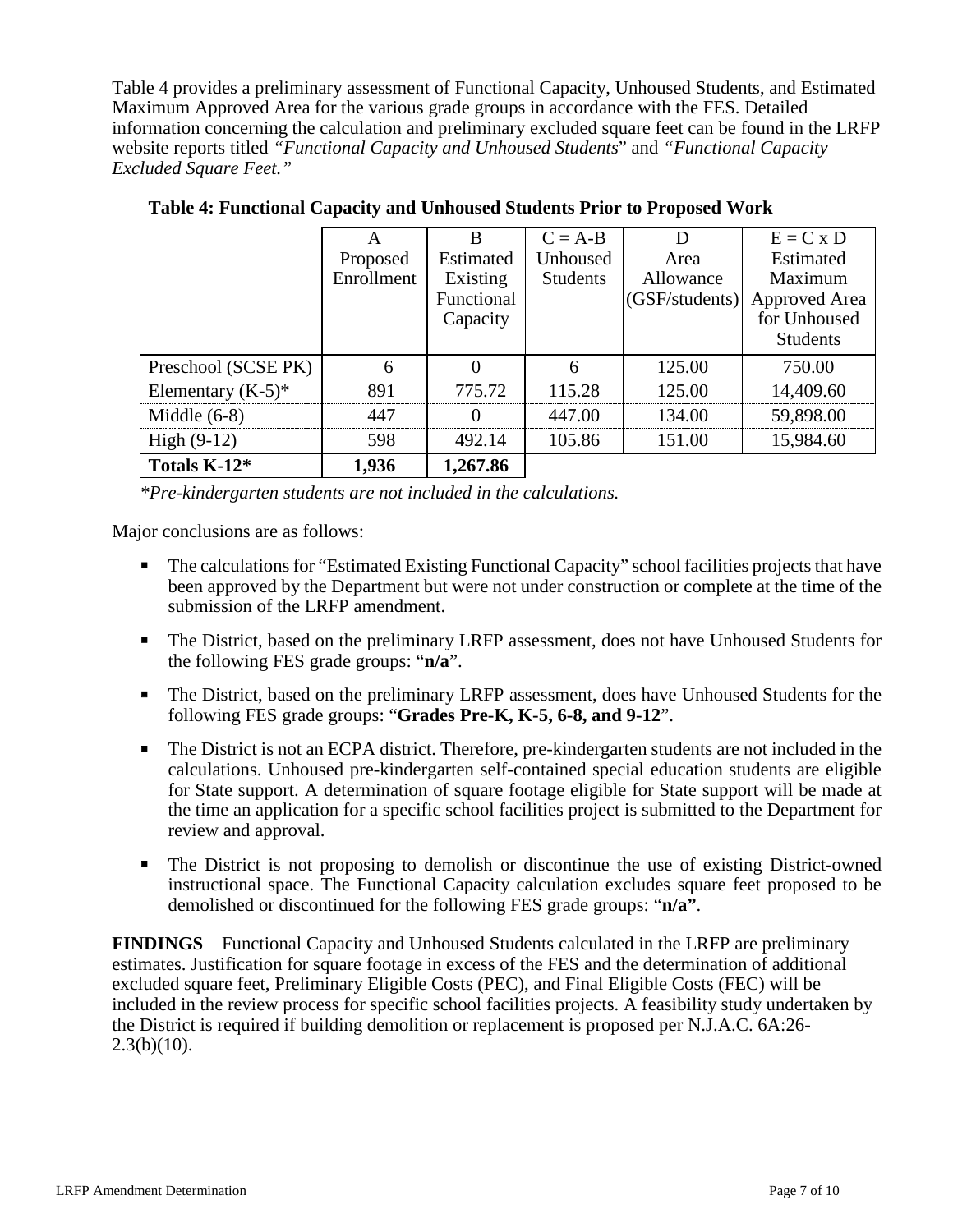# **5. Proposed Work**

The District was instructed to review the condition of its facilities and sites and to propose corrective *"system"* and *"inventory"* actions in its LRFP. *"System"* actions upgrade existing conditions without changing spatial configuration or size. Examples of system actions include new windows, finishes, and mechanical systems. *"Inventory"* actions address space problems by removing, adding, or altering sites, schools, buildings and rooms. Examples of inventory actions include building additions, the reconfiguration of existing walls, or changing room use.

Table 5 summarizes the type of work proposed in the District's LRFP for instructional buildings. Detailed information can be found in the LRFP website reports titled *"Site Asset Inventory," "LRFP Systems Actions Summary," and "LRFP Inventory Actions Summary."* 

| <b>Type of Work</b>                                     | <b>Work Included in LRFP</b> |  |  |
|---------------------------------------------------------|------------------------------|--|--|
| <b>System Upgrades</b>                                  | ۷ - ۸                        |  |  |
| <b>Inventory Changes</b>                                |                              |  |  |
| Room Reassignment or Reconfiguration                    | $\alpha$                     |  |  |
| <b>Building Addition</b>                                |                              |  |  |
| New Building                                            | Yec                          |  |  |
| Partial or Whole Building Demolition or Discontinuation |                              |  |  |
| New Site                                                |                              |  |  |

#### **Table 5: Proposed Work for Instructional Building**

Major conclusions are as follows:

- The District has proposed system upgrades in one or more instructional buildings.
- The District has proposed inventory changes, **including the purchase of a parochial school to be used as the middle school.**
- The District has not proposed new construction in lieu of rehabilitation in one or more instructional buildings.

Please note that costs represented in the LRFP are for capital planning purposes only. Estimated costs are not intended to represent preliminary eligible costs or final eligible costs of approved school facilities projects.

The Act (N.J.S.A. 18A:7G-7b) provides that all school facilities shall be deemed suitable for rehabilitation unless a pre-construction evaluation undertaken by the District demonstrates to the satisfaction of the Commissioner that the structure might pose a risk to the safety of the occupants even after rehabilitation or that rehabilitation is not cost-effective. Pursuant to N.J.A.C. 6A:26- 2.3(b)(10), the Commissioner may identify school facilities for which new construction is proposed in lieu of rehabilitation for which it appears from the information presented that new construction is justified, provided, however, that for such school facilities so identified, the District must submit a feasibility study as part of the application for the specific school facilities project. The cost of each proposed building replacement is compared to the cost of additions or rehabilitation required to eliminate health and safety deficiencies and to achieve the District's programmatic model.

Facilities used for non-instructional or non-educational purposes are ineligible for State support under the Act. However, projects for such facilities shall be reviewed by the Department to determine whether they are consistent with the District's LRFP and whether the facility, if it is to house students (full or part time) conforms to educational adequacy requirements. These projects shall conform to all applicable statutes and regulations.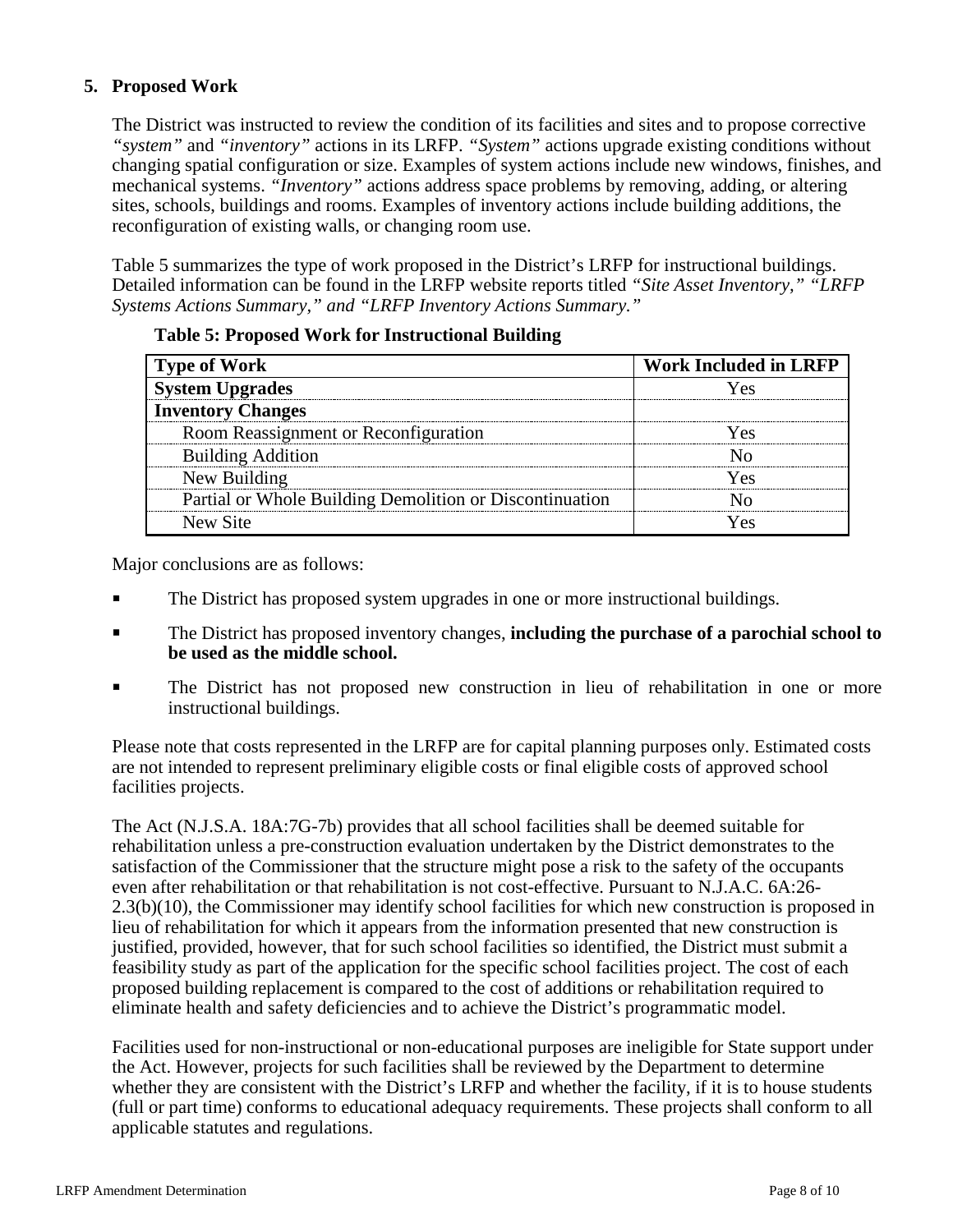**FINDINGS** The Department has determined that the proposed work is adequate for approval of the District's LRFP amendment. However, Department approval of proposed work in the LRFP does not imply that the District may proceed with a school facilities project. The District must submit individual project applications with cost estimates for Department project approval. Both school facilities project approval and other capital project review require consistency with the District's approved LRFP.

## **6. Functional Capacity and Unhoused Students After Completion of Proposed Work**

The *Functional Capacity* of the District's schools *after* completion of the scope of work proposed in the LRFP was calculated to highlight any remaining Unhoused Students.

Table 6 provides a preliminary assessment of Unhoused Students and Estimated Remaining Maximum Area after completion of new construction proposed in the LRFP, if applicable. Detailed information concerning the calculation can be found in the website report titled *"Functional Capacity and Unhoused Students.*"

|                      | Estimated       | Total    | Proposed     | Unhoused        | Estimated       |
|----------------------|-----------------|----------|--------------|-----------------|-----------------|
|                      | Maximum         | New GSF  | Functional   | <b>Students</b> | Maximum         |
|                      | Approved        |          | Capacity     | after           | Area for        |
|                      | Area for        |          | after        | Construction    | Unhoused        |
|                      | Unhoused        |          | Construction |                 | <b>Students</b> |
|                      | <b>Students</b> |          |              |                 | Remaining       |
| Preschool (PK)       | 750.00          |          |              |                 | 750.00          |
| Elementary $(K-5)^*$ | 14,409.60       | 13,009   | 874.14       | 16.86           | 2,107.88        |
| Middle $(6-8)$       | 59,898.00       | 51,459   | 389.30       | 57.70           | 7,731.73        |
| High $(9-12)$        | 15,984.60       | $\theta$ | 492.14       | 105.86          | 15,984.60       |
| <b>Totals K-12</b>   |                 |          | 1,755.58     |                 |                 |

**Table 6: Functional Capacity and Unhoused Students After Completion of Proposed Work**

*\*Pre-kindergarten students are not included in the calculations.*

Major conclusions are as follows:

- New construction is proposed for the following grade groups: "**Grades K-5, and 6-8**".
- Proposed new construction exceeds the estimated maximum area allowance for Unhoused Students prior to the completion of the proposed work for the following grade groups: "**n/a**".
- The District, based on the preliminary LRFP assessment, will not have Unhoused Students after completion of the proposed LRFP work for the following grade groups: "**n/a**".
- The District, based on the preliminary LRFP assessment, will have Unhoused Students after completion of the proposed LRFP work for the following grade groups: "**Grades Pre-K, K-5, 6-8, and 9-12**".

**FINDINGS** The Functional Capacity and Unhoused Students calculated in the LRFP are preliminary estimates. Justification for square footage in excess of the FES and the determination of additional excluded square feet, Preliminary Eligible Costs (PEC), and Final Eligible Costs (FEC) will be included in the review process for specific school facilities projects.